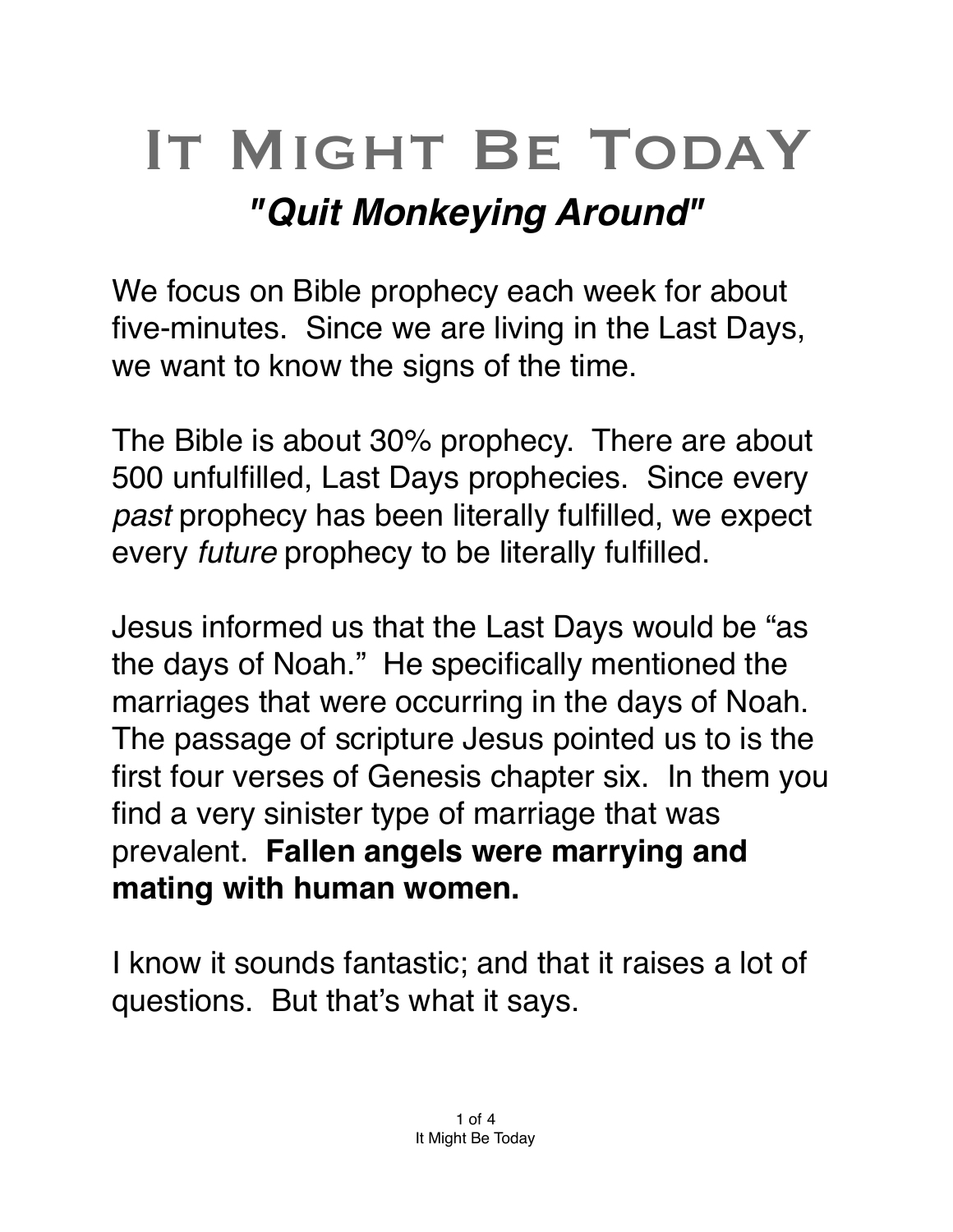The offspring of these matings were a race of giants called Nephilim. They weren't just taller humans; they were genetically different. One of the reasons God brought the flood was to end the genetic corruption of the human race and repopulate through Noah and his sons.

With that as basic background, you'd expect the last days to feature genetic manipulation. And that's exactly what is occurring.

The most recent article I read on this was titled. *'It just really ethically scares me': Caution urged as scientists look to create human-monkey chimeras.* 

The article begins by discussing how scientists are genetically altering the brains of monkeys to better understand, and perhaps cure, Alzheimer's in humans. But then it expands on what others are doing, or want to do.

## Excerpts:

Some are going further, and proposing the creation of human-monkey chimeras - part-human beings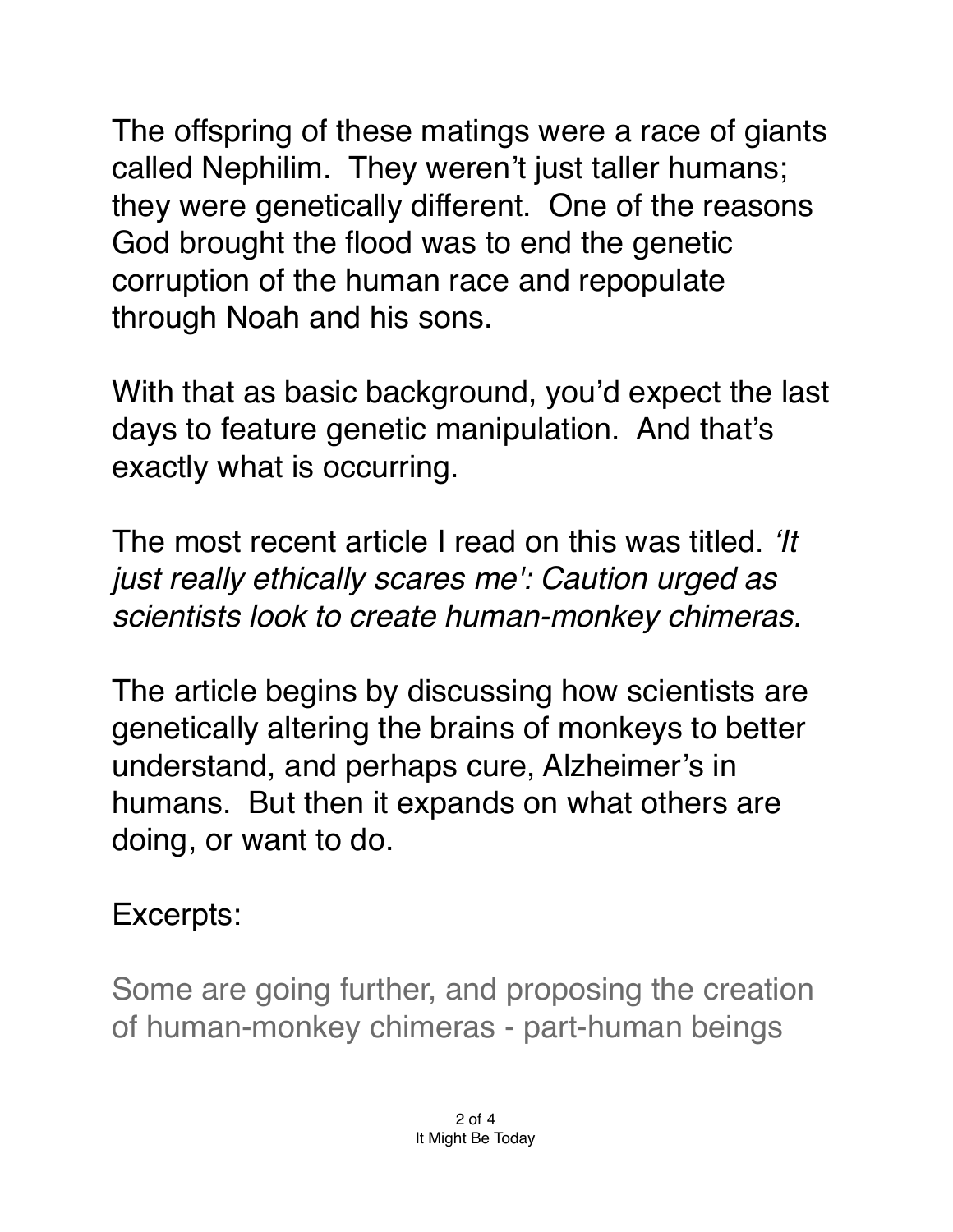with entire portions of the brain, like, say, the hippocampus, entirely human derived.

A new book on the science and ethics of chimeras, Yale University researchers say it's time to explore, cautiously, the creation of human-monkey chimeras.

"The search for a better animal model to stimulate human disease has been a 'holy grail' of biomedical research for decades," they wrote in Chimera Research: Ethics and Protocols.

"Realizing the promise of human-monkey chimera research in an ethically and scientifically appropriate manner will require a co-ordinated approach."

https://nationalpost.com/news/canada/it-just-really-ethically-scares-me-caution-urged-as-scientists-lookto-create-human-monkey-chimeras

I say, *Planet of the Apes,* and we can still laugh. What could go wrong?

Who knows if this will get off the ground and we have to deal with Caesar as the leader of intelligent apes?

I mention it because it is to be expected from a futurist reading of unfulfilled prophecy.